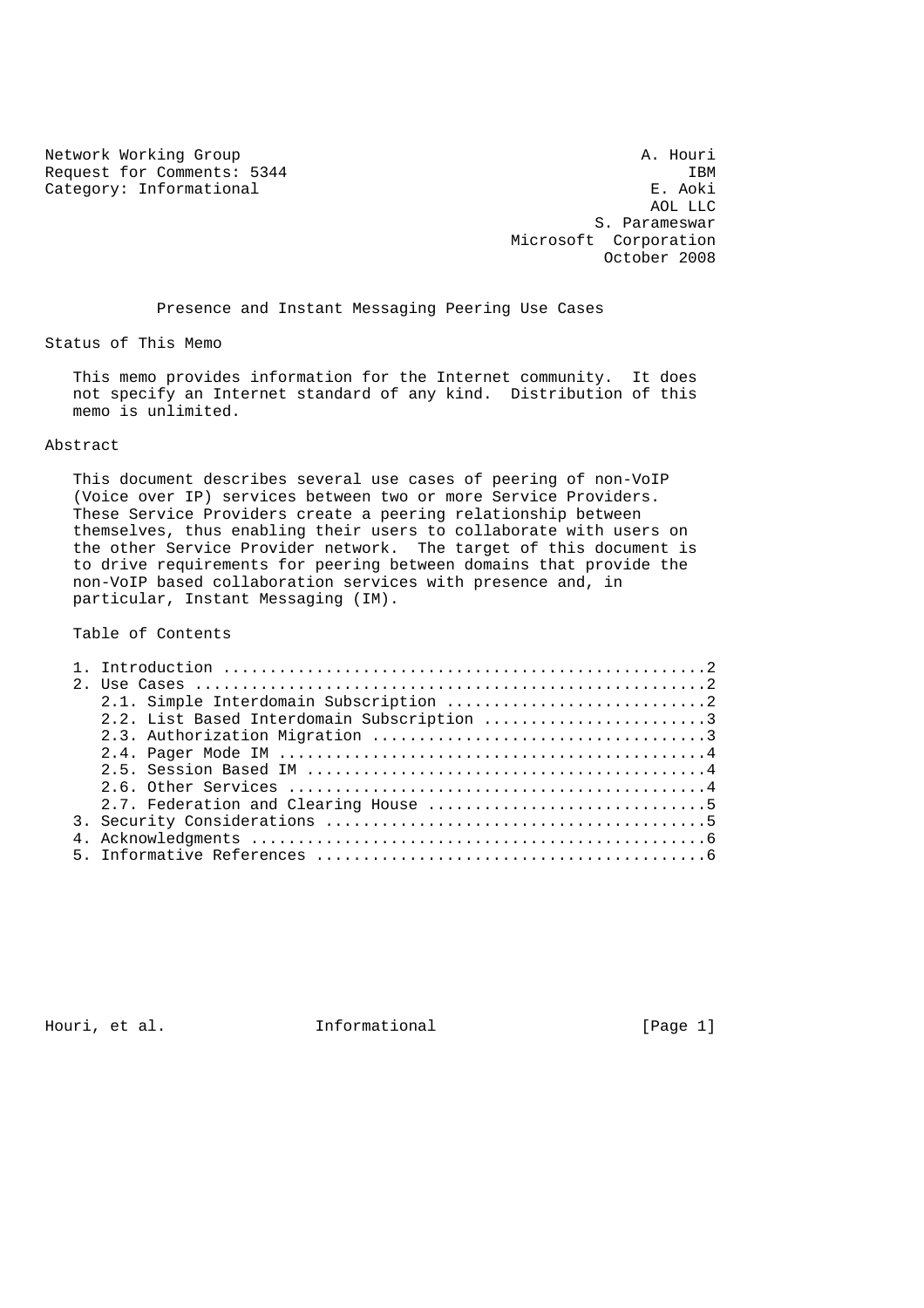## 1. Introduction

 This document uses the terminology as defined in [1] unless otherwise stated.

 Real Time Collaboration (RTC) services have become as prevalent and essential for users on the Internet as email. While RTC services can be implemented directly by users in a point-to-point fashion, they are often provided for, or on behalf of, a Peer Network of users within an administrative domain. As the use of these services grows, users increasingly have the need to communicate with users not only within their own Peer Network but with those in other Peer Networks as well (similar to the old Public Switched Telephony Network (PSTN) that enabled global reachability). In practice, each Peer Network is controlled by some domain, and so there is a need to provide for easier establishment of connectivity between Peer Networks and for the management of the relationships between the Peer Networks. This document describes a set of use cases that describe how peering between Peer Networks may be used in non-VoIP RTC services. The use cases are intended to help in identifying and capturing requirements that will guide and then enable a secure and easier peering between Peer Networks that provide non-VoIP RTC services. The use cases for the VoIP RTC services are described in [2].

 Note that this document does not define requirements for a new protocol or for protocol extensions. It captures the way that presence and Instant Messaging are currently used within enterprises and operator domains.

## 2. Use Cases

## 2.1. Simple Interdomain Subscription

 Assume two Peer Networks, Peer Network A and Peer Network B. User Alice@example.com (hosted in Peer Network A) wants to subscribe to user Bob@example.net (hosted in Peer Network B) and get his presence information. In order to do so, Alice@example.com could connect directly to example.net and subscribe to Bob's presence information. However, Peer Network B is willing to accept subscriptions and route IMs only when they are coming from its users or from other Peer Networks that Peer Network B trusts.

 In reality, what will happen is Peer Network A will connect to Peer Network B and send Alice's subscription to Bob via Peer Network B. When Peer Network B has new information on Bob, it will send notifications to Peer Network A, which will pass them to Alice.

Houri, et al. 1nformational 1999 [Page 2]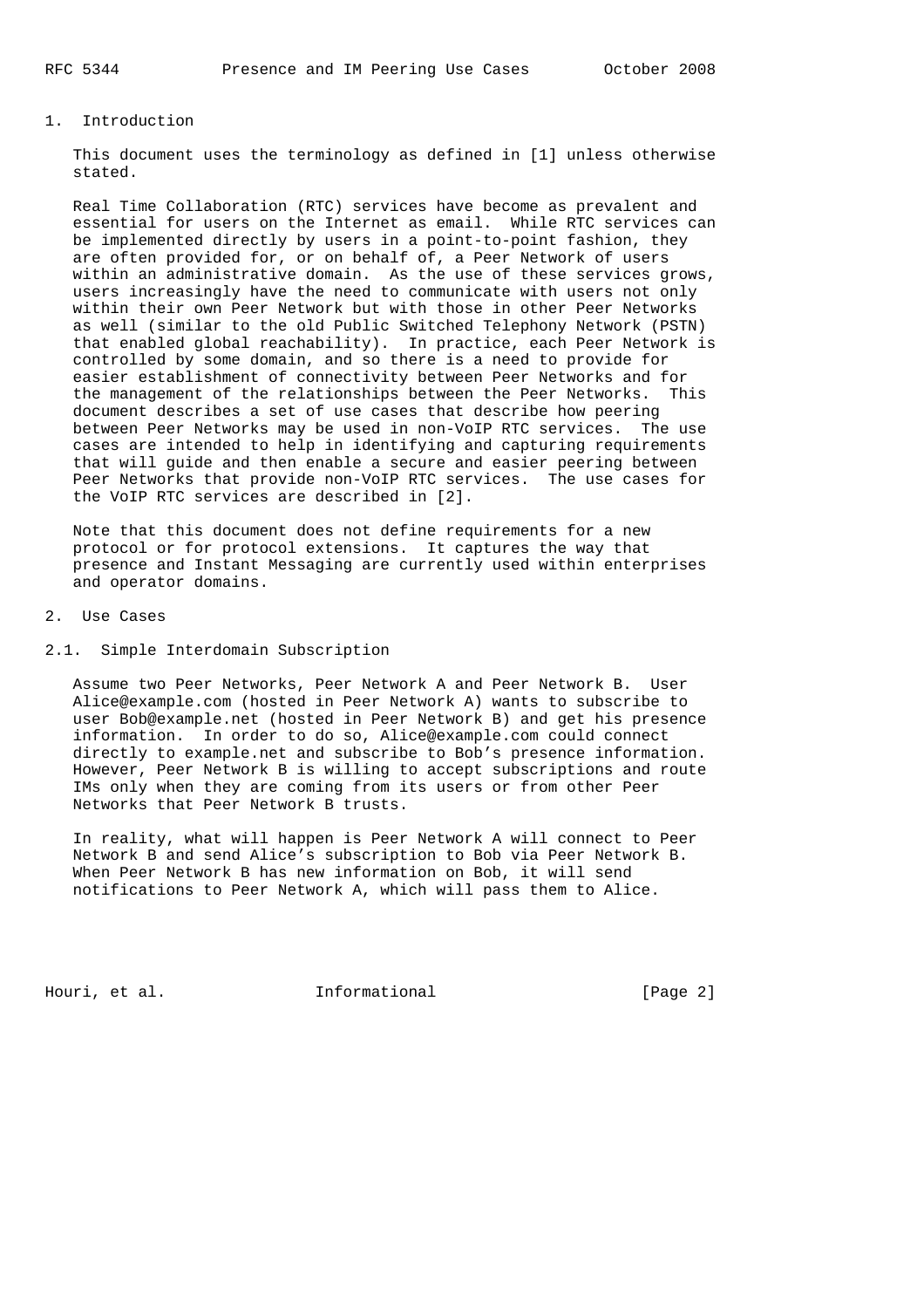### 2.2. List-Based Interdomain Subscription

 This is similar to the simple interdomain subscription use case, except in this case Alice subscribes to a Uniform Resource Identifier (URI) [8] that represents a list of users in Peer Network B [9] [3].

There are several types of lists that Alice may subscribe to:

- o Personal group a list that is created and maintained by Alice and includes Alice's watch list.
- o Public group a list that is created and maintained by an administrator. Public groups usually contain a list of specific people that have some common characteristic, e.g., support group of a company.
- o Ad-hoc group a list that is short lived and is usually created in the context of some activity that Alice is doing. An ad-hoc group may be created by Alice or by some application. Typical examples may be the list of people that participate with Alice in a conference or a game.

## 2.3. Authorization Migration

 If many users from one Peer Network watch presentities [6] in another Peer Network, it may be possible that many watchers [6] from one Peer Network will subscribe to the same user in the other Peer Network. However, due to privacy constraints that enable a user to provide different presence documents to different watchers, each Peer Network will have to send multiple copies of the watched-presence document. The need to send multiple copies between the Peer Networks is very inefficient and causes redundant traffic between the Peer Networks.

 In order to make the subscription between Peer Networks more efficient there needs to be a way to enable Peer Networks to agree to share privacy information between them. This will enable sending a single copy (the full copy) of the presence document of the watched user and letting the receiving Peer Network be responsible for sending the right values to the right watchers according to the delegated privacy policies of the watched users.

 Instead of sharing the watched user's privacy policies between the Peer Networks, it is also possible to send different copies of the presence document with a list of the watchers the presence document is intended for. For example, if there is a set of watchers in one Peer Network that may see the location of the presentity and another set of users in the same Peer Network that

Houri, et al. 1nformational 1999 [Page 3]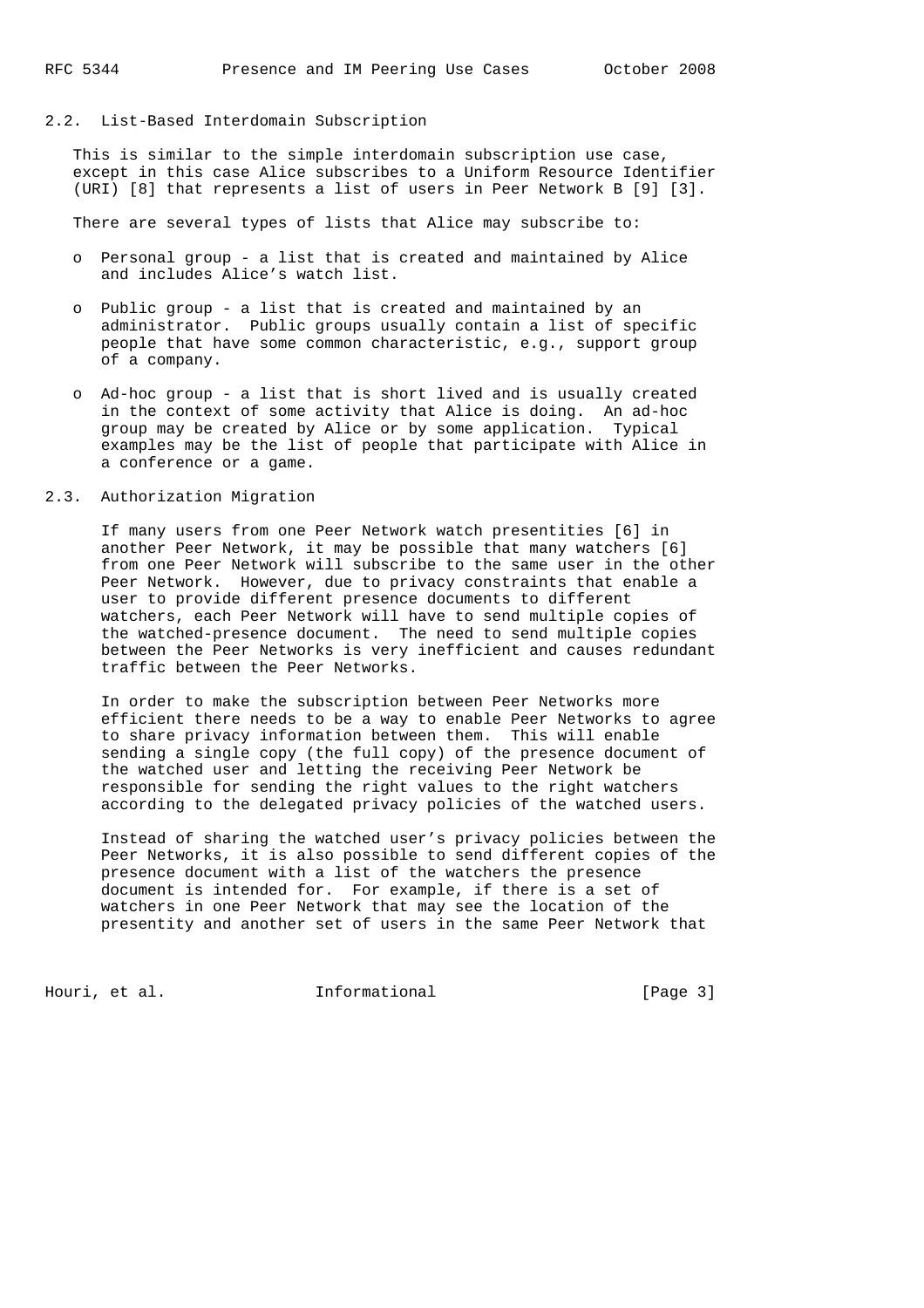may not see the location information, two presence documents will be sent--each associated with a list of watchers that should receive it. One presence document will contain the location information and will be associated with a list of users that may see it, and the other presence document will not contain the location information and will be associated with a list of users that may not see the location information. See [11].

2.4. Pager Mode IM

 In this use case, a user from one Peer Network sends a pager mode [7] IM to a user on another Peer Network.

2.5. Session Based IM

 In this use case, a user from one Peer Network creates a Message Session Relay Protocol (MSRP) [10] session with a user from another Peer Network.

2.6. Other Services

 In addition to VoIP sessions, which are out of scope for this document, only presence and IM have been ratified as RFCs. In addition to presence and IM, there are many other services that are being standardized or that may be implemented using minimal extensions to existing standards. These include:

- o N-way chat enable a multi-participant textual chat that will include users from multiple Peer Networks. See [4] for more details.
- o File transfer send files from a user in one Peer Network to a user in another Peer Network. See [5] for more details.
- o Document sharing sharing and editing a document between users in different Peer Networks.

 Note: Document sharing is mentioned in this document only for completeness of use cases. It is not being standardized by the IETF and will not be included in the requirements document that will result from this document.

 The list above is of course not exhaustive, as new developments in the world of non-VoIP RTC will surface new services. Enabling peering between networks for some of the services will create a basis for enabling peering for future services also.

Houri, et al. 1nformational 1999 [Page 4]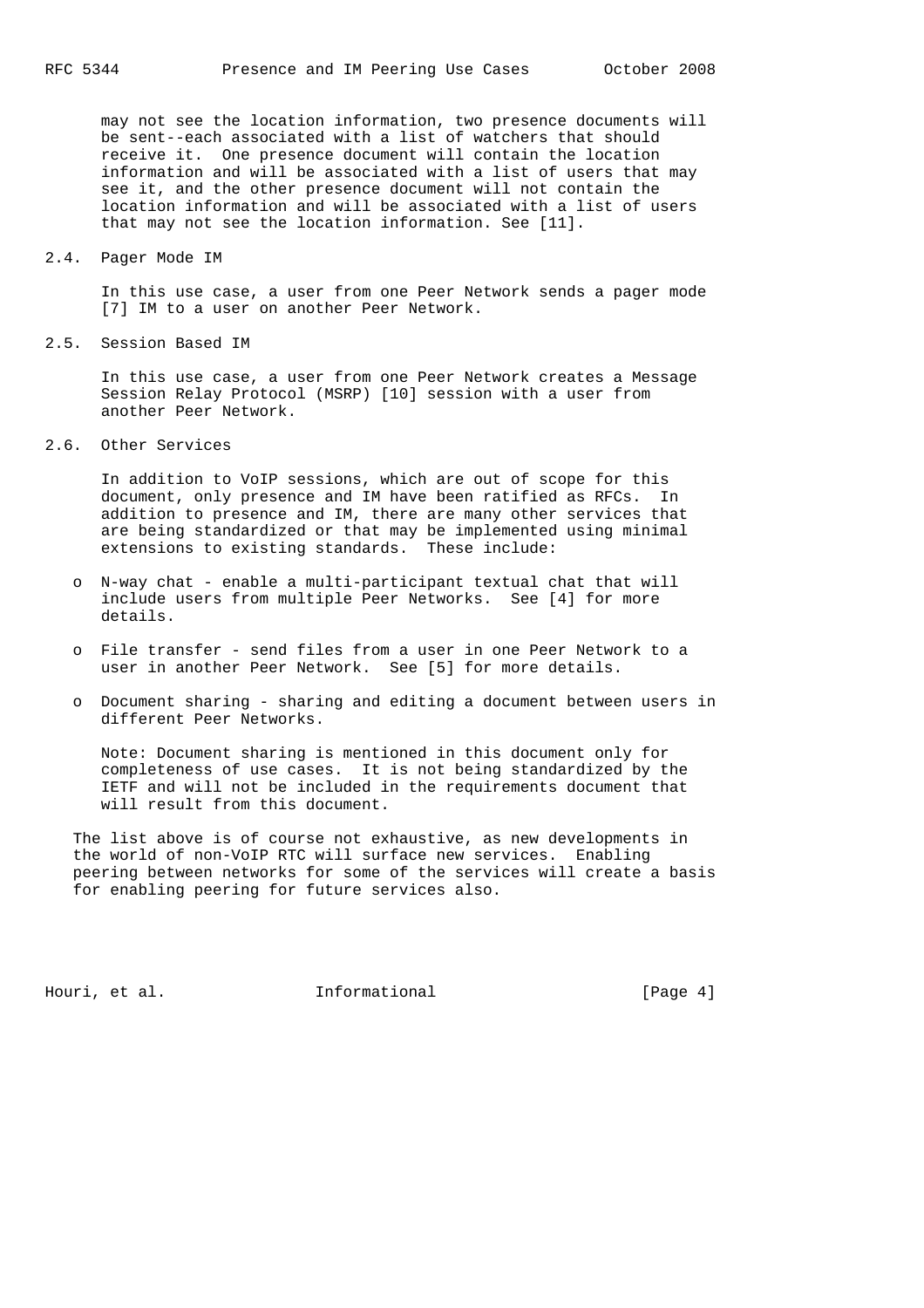# 2.7. Federation and Clearing House

 A federation as defined in [1] enables peering between multiple Peer Networks. A federation may be implemented by means of a central service providing a hub for the Peer Networks or, alternatively, Peer Networks may connect to each other in a peer-to-peer fashion. One of the most important services that this hub type of federation should provide is authorized interconnection that enables each Peering Network to securely identify other Peering Networks. Other services that might be provided include an N-way chat server, lawful interception, logging, and more. This hub type of federation is also known as a "Clearing House".

 As non-VoIP services are usually text-based and consume less bandwidth, they may benefit from having a central service that will do central services such as logging for them. For example, instead of requiring each Peer Network to log all messages that are being sent to the other Peer-Network, this service can be done by the Clearing House.

#### 3. Security Considerations

 When Peer Network A peers with Peer Network B, there are several security issues for which the administrator of each Peer Network will need mechanisms to verify:

- o All communication channels between Peer Networks and between each Peer Network and the Clearing House have their authenticity and confidentiality protected.
- o The other Peer Network is really the Peering Network that it claims to be.
- o The other Peer Network is secure and trustworthy, such that information that is passed to it will not reach a third party. This includes information about specific users as well as information about the authorization policies associated with user information.
- o The other Peer Network is secure and trustworthy, such that it will not modify or falsify data that it presents to its users except as required by the authorization policy provided.
- o If there is a third party (e.g., a Clearing House) involved in the connection between the two Peering Networks that element is also secure.

Houri, et al. 100 mm informational 100 mm informational [Page 5]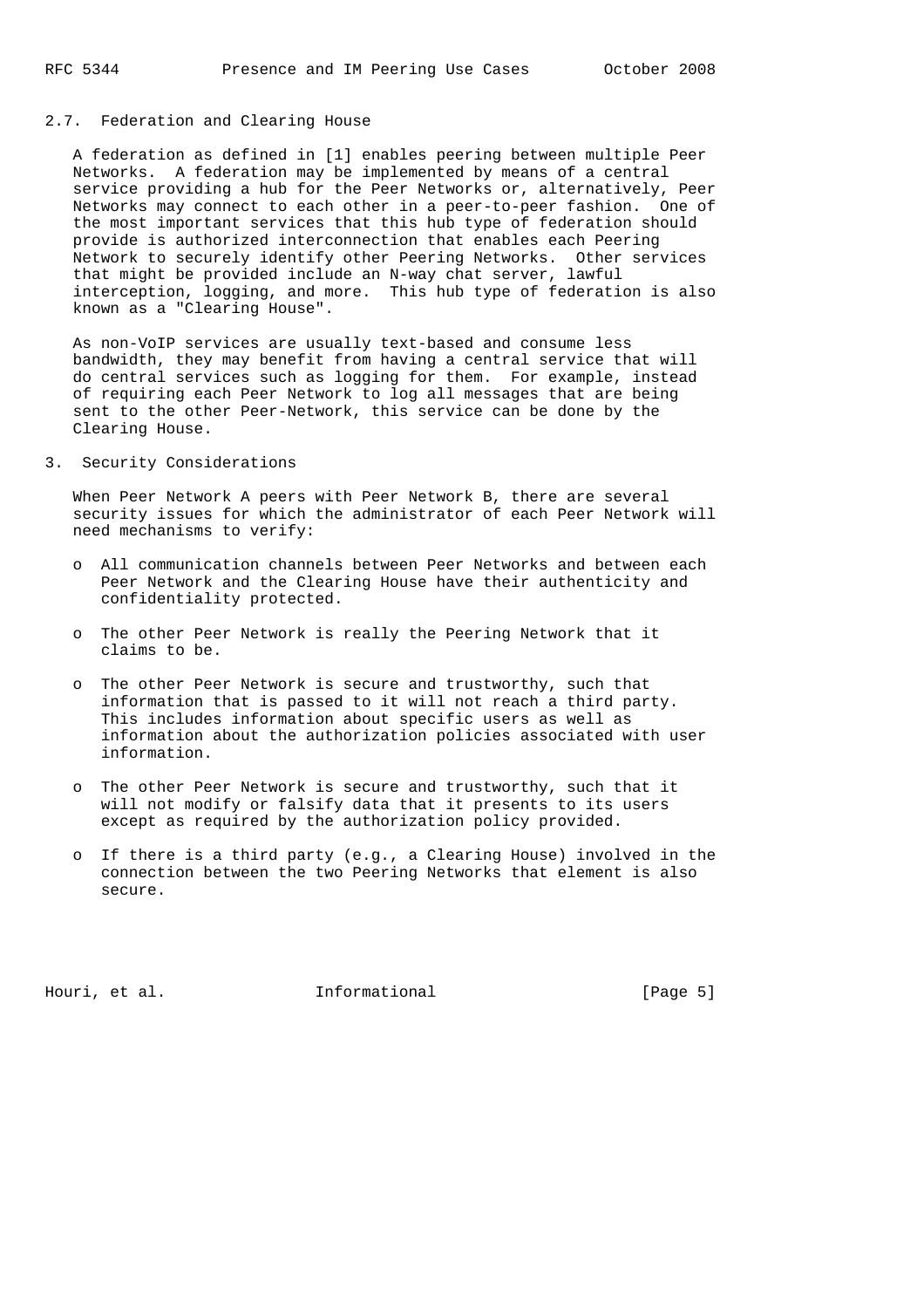The same issues of security are even more important from the point of view of the users of the Peer Networks. Users will be concerned about how their privacy is being adhered to when their presence information is sent to the other Peer Network. Users today are concerned about providing their email address to a third party when they register to a domain; presence contains much more sensitive information, and the concern of users here will be even greater.

 The privacy issue is even harder when we take into account that, in order to enable scalable peering between big Peer Networks, there are some optimizations that may require migration of the privacy definitions of users between Peer Network (see Section 2.3). We can imagine the fiasco that would ensue if a user of one Peer Network were able to see the privacy information and learn he/she is listed in the block list of a close friend.

 This document discusses use cases for peering between Peer Networks. It is out of the scope of this document to provide solutions for security. Nevertheless, it is obvious that the protocols that will enable the use cases described here will have to provide for the security considerations also described here.

## 4. Acknowledgments

 We would like to thank Jonathan Rosenberg, Jon Peterson, Rohan Mahy, Jason Livingood, Alexander Mayrhofer, Joseph Salowey, Henry Sinnreich, and Mohamed Boucadir for their valuable input.

- 5. Informative References
	- [1] Malas, D. and D. Meyer, "SPEERMINT Terminology", Work in Progress, February 2008.
	- [2] Uzelac, A. and Y. Lee, "VoIP SIP Peering Use Cases", Work in Progress, May 2008.
	- [3] Camarillo, G. and A. Roach, "Framework and Security Considerations for Session Initiation Protocol (SIP) URI-List Services", Work in Progress, November 2007.
	- [4] Niemi, A., Garcia-Martin, M., and G. Sandbakken, "Multi-party Instant Message (IM) Sessions Using the Message Session Relay Protocol (MSRP)", Work in Progress, February 2008.
	- [5] Garcia-Martin, M., Isomaki, M., Camarillo, G., Loreto, S., and P. Kyzivat, "A Session Description Protocol (SDP) Offer/Answer Mechanism to Enable File Transfer", Work in Progress, May 2008.

Houri, et al. 1nformational 1999 [Page 6]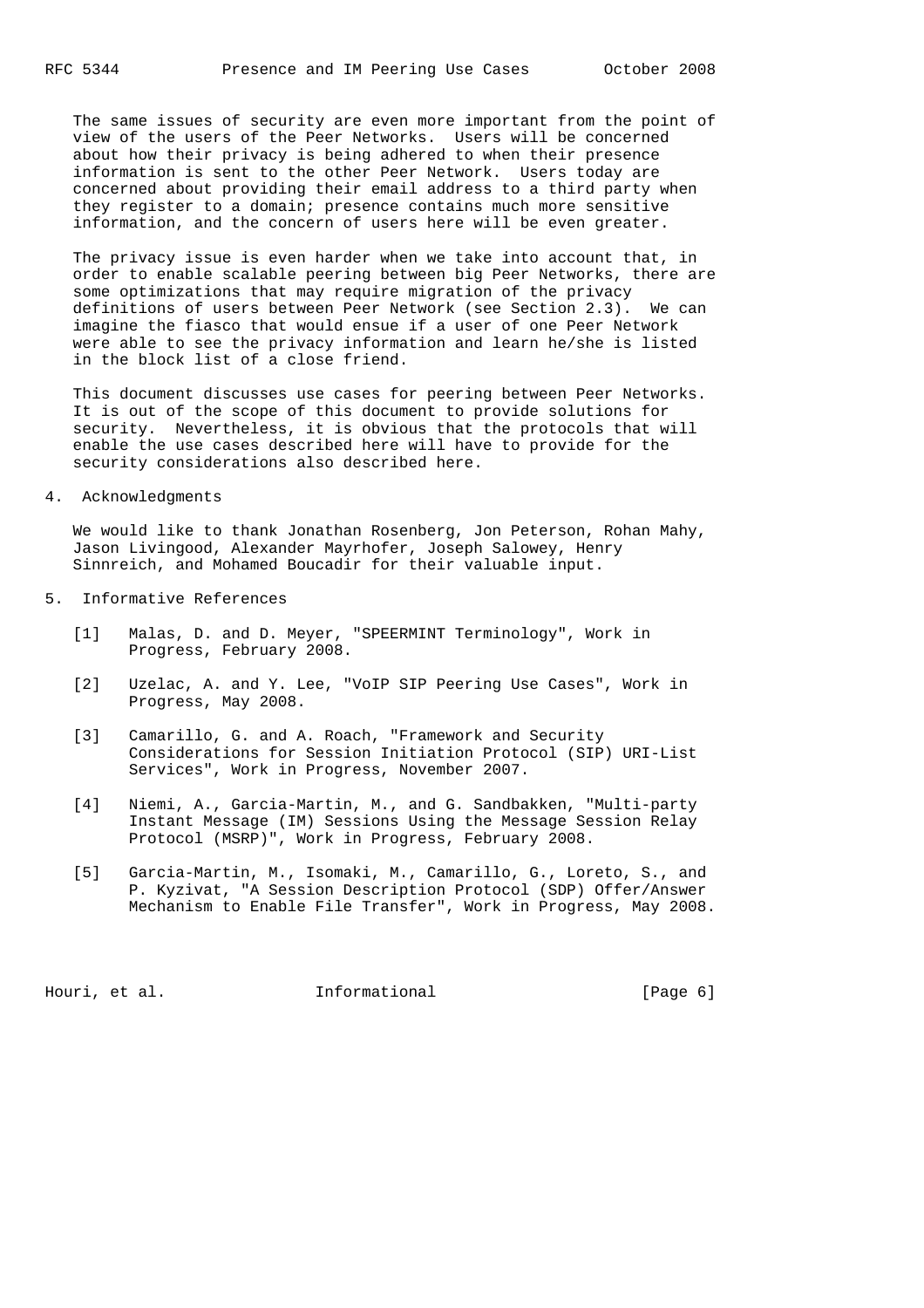- [6] Day, M., Rosenberg, J., and H. Sugano, "A Model for Presence and Instant Messaging", RFC 2778, February 2000.
- [7] Campbell, B., Ed., Rosenberg, J., Schulzrinne, H., Huitema, C., and D. Gurle, "Session Initiation Protocol (SIP) Extension for Instant Messaging", RFC 3428, December 2002.
- [8] Berners-Lee, T., Fielding, R., and L. Masinter, "Uniform Resource Identifier (URI): Generic Syntax", STD 66, RFC 3986, January 2005.
- [9] Roach, A., Campbell, B., and J. Rosenberg, "A Session Initiation Protocol (SIP) Event Notification Extension for Resource Lists", RFC 4662, August 2006.
- [10] Campbell, B., Ed., Mahy, R., Ed., and C. Jennings, Ed., "The Message Session Relay Protocol (MSRP)", RFC 4975, September 2007.
- [11] Rosenberg, J., Donovan, S., and K. McMurry. "Optimizing Federated Presence with View Sharing", Work in Progress, July 2008.

Houri, et al. **Informational** [Page 7]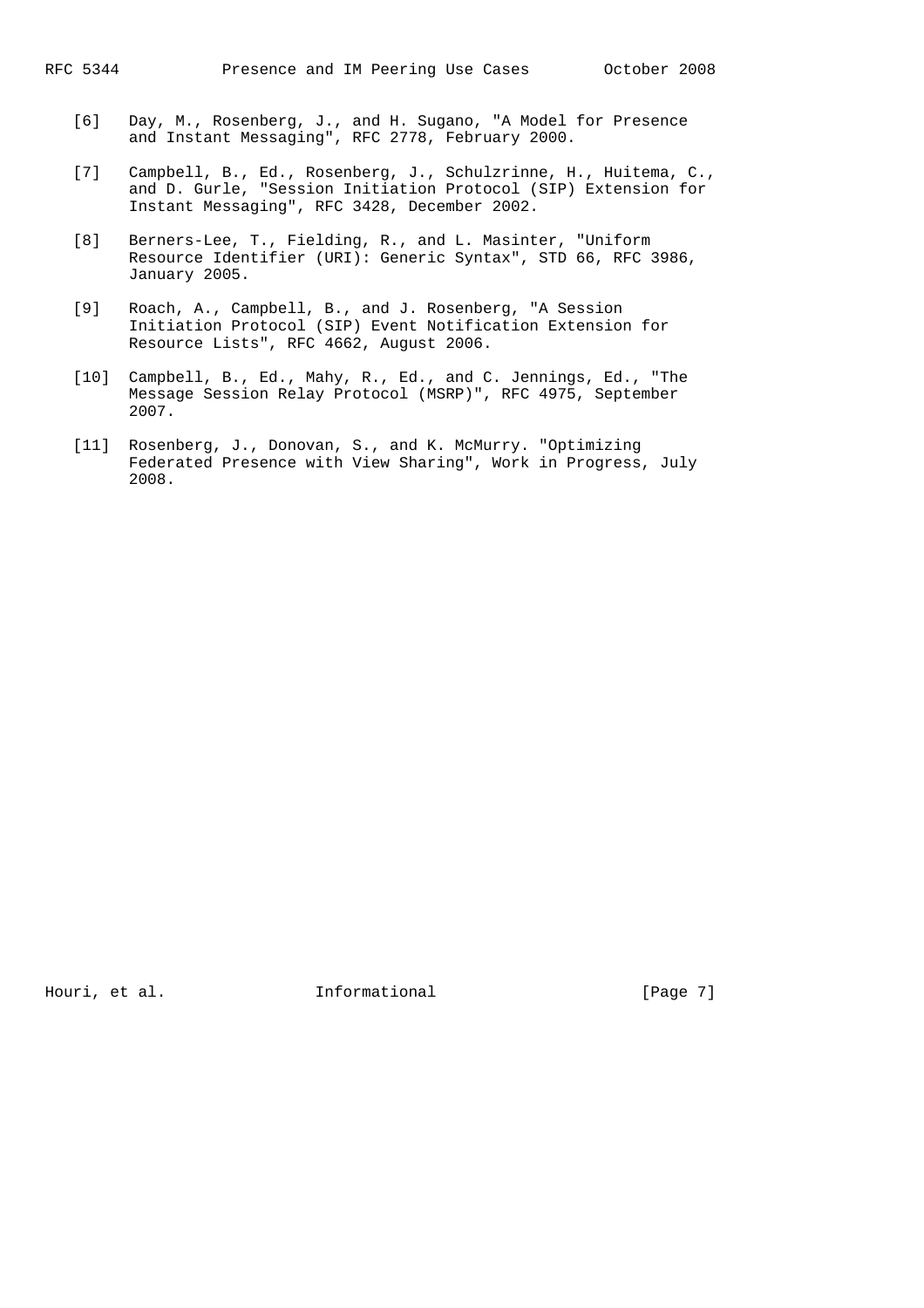Authors' Addresses Avshalom Houri IBM 3 Pekris Street Science Park Rehovot, Israel EMail: avshalom@il.ibm.com Edwin Aoki AOL LLC 401 Ellis Street Mountain View, CA 94043 USA EMail: aoki@aol.net Sriram Parameswar Microsoft Corporation One Microsoft Way Redmond, WA 98052 USA

EMail: Sriram.Parameswar@microsoft.com

Houri, et al. 1000 Informational 1000 [Page 8]